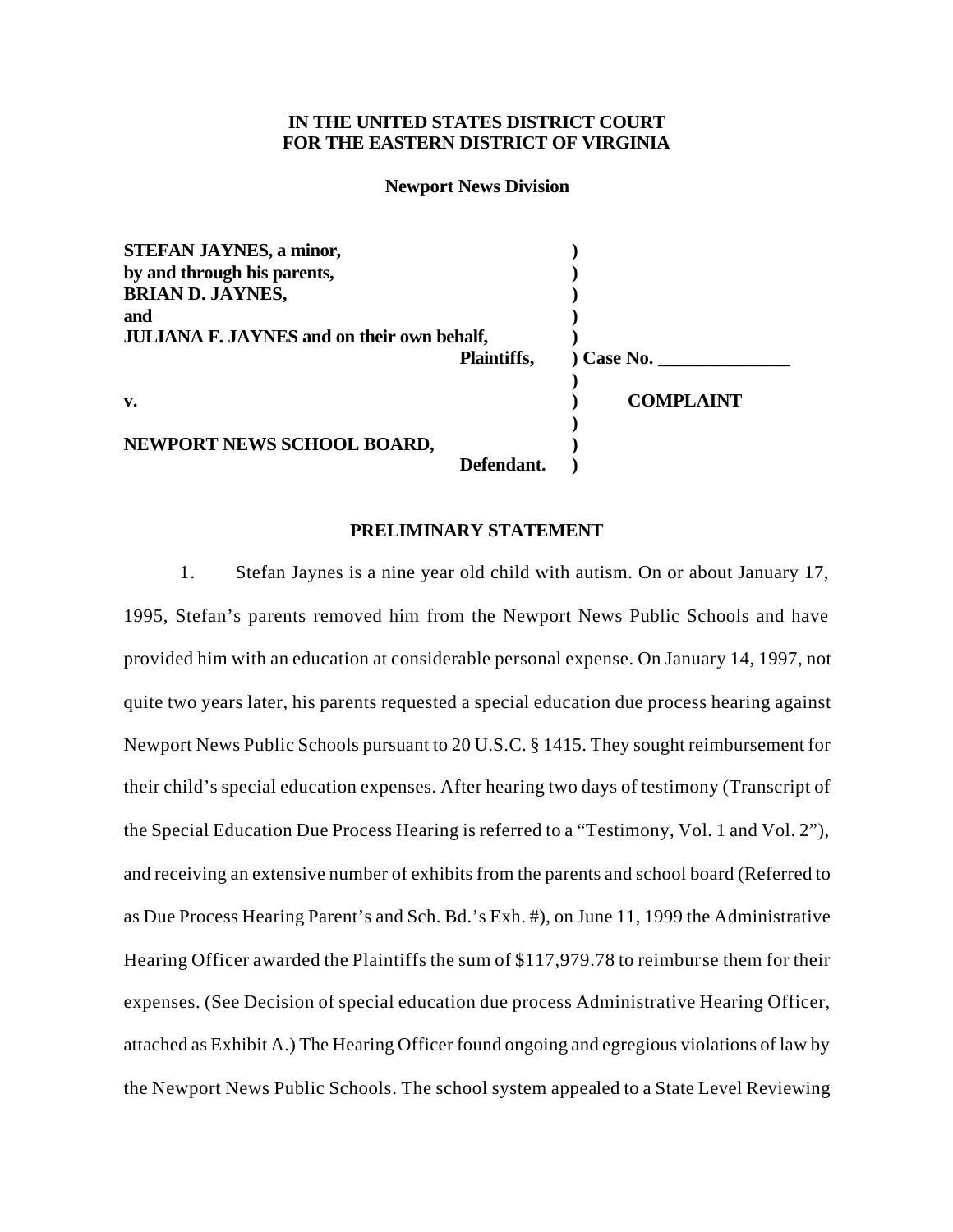Officer who, on September 14, 1999 upheld the findings of the Hearing Officer except that he reduced the award to \$56,090.84. (See Decision of special education due process Administrative Review Officer, attached as Exhibit B.) The Review Officer's rationale for reducing the award was that the statute of limitations barred all claims that existed prior to the date of filing, i.e., January 14, 1997 rather than from the date of the claim, i.e., January 17, 1995. A Motion and Memorandum to Reconsider was filed, (See plaintiff's September 24, 1999 Motion and Memorandum to Reconsider Statute of Limitations Ruling, attached as Exhibit C). The State Level Review Officer stated that he did not have "the authority to reconsider a decision once made." (See Review Officer's October 4, 1999 letter opinion, attached as Exhibit D).

2. This action is a request for an award of attorney's fees and costs and is an appeal of the Decision of the State Level Review Officer, pursuant to the Individuals with Disabilities Education Act. The appeal is limited to an issue of law, i.e., whether a statute of limitations bars claims within the limitations period and prior to the date of filing.

### **JURISDICTION AND VENUE**

3. Jurisdiction is conferred upon this Court by the Individuals with Disabilities Education Act (IDEA), (20 U.S.C. § 1400 et. seq.).

4. Venue is properly laid in the United States District Court of Virginia, Eastern District, Newport News Division, as authorized by 28 U.S.C. § 1391 and 1392.

#### **PARTIES**

5. Stefan Jaynes is a minor, born on November 24, 1990. Stefan resides with his parents, Brian Jaynes and Juliana Jaynes. They are responsible for his care, custody and control. Stefan and his parents, at all times relating to this matter, have resided in the City of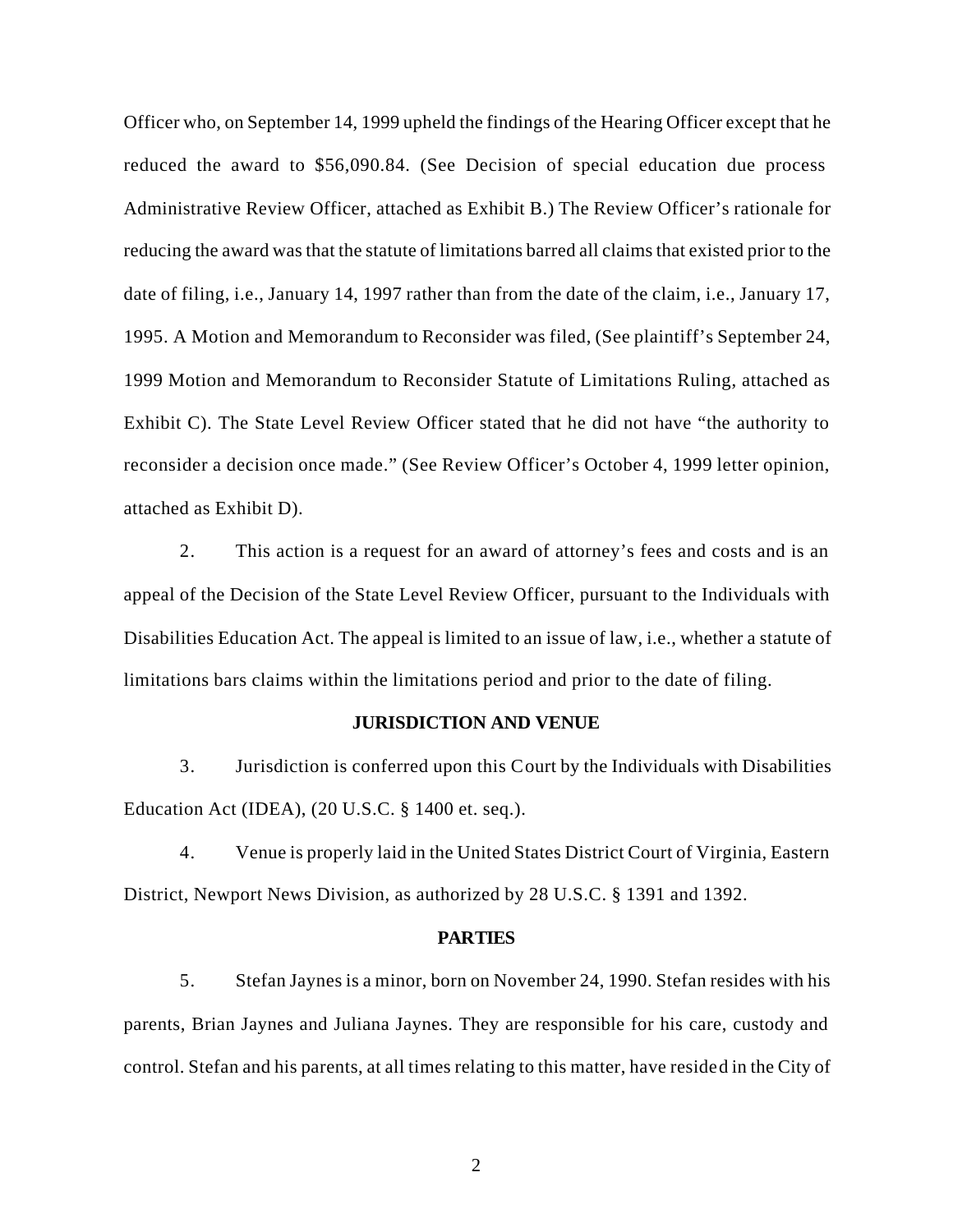Newport News, located in the Commonwealth of Virginia. Stefan is a child with a disability who is eligible for services under the Individual with Disabilities Education Act.

6. Defendant Newport News School Board is responsible for providing Stefan with a free appropriate public education (FAPE) under the Individuals with Disabilities Education Act.

7. The Newport News School Board and Newport News Public Schools are governed by the laws of the Commonwealth of Virginia, the laws of the United States, and the Constitution of the United States in carrying out these duties and responsibilities. The Newport News School Board is a Local Education Agency that is a recipient of federal financial assistance for purposes of the Individuals with Disabilities Education Act.

# **STATEMENT OF FACTS**

8. Stefan Jaynes was born on November 24, 1990 to Brian and Julianna Jaynes.

He and his parents reside in the City of Newport News, Virginia.

9. Stefan's acquisition of "language initially seemed to be normal . . ." Pediatric

Neurologist J. Matthew Frank reported that

By 9 months he was saying "dada," "baba" and by 10 months he was picking up the telephone and saying "hi." By 11 months he was saying "no," "apple," "hot" and by 12 months was expressing food preferences. By 2 years of age he had an extensive vocabulary . . . When asked to provide some sentences or phrases that he used to say his parents easily listed a number such as "I fell on my top," "I fall and get hurt," "James (Jaynes) is my name," "daddy is Brian" and other phrases with vocabulary of well over 100 words. He could recognize a number of colors. (Parent's Due Process Hearing Exh. 2)

10. Stefan's speech development was apparently normal.

Other parents or grandparents thought it was normal speech development. He had probably 250 words before he started losing them. I fall on my toys. These pancakes are good. He knew his address. He knew his grandfather's name, his father's name. I call the police. I live at 722 Prescott Circle, Newport News, Virginia. My father's name is Brian, that kind of thing. He knew colors. He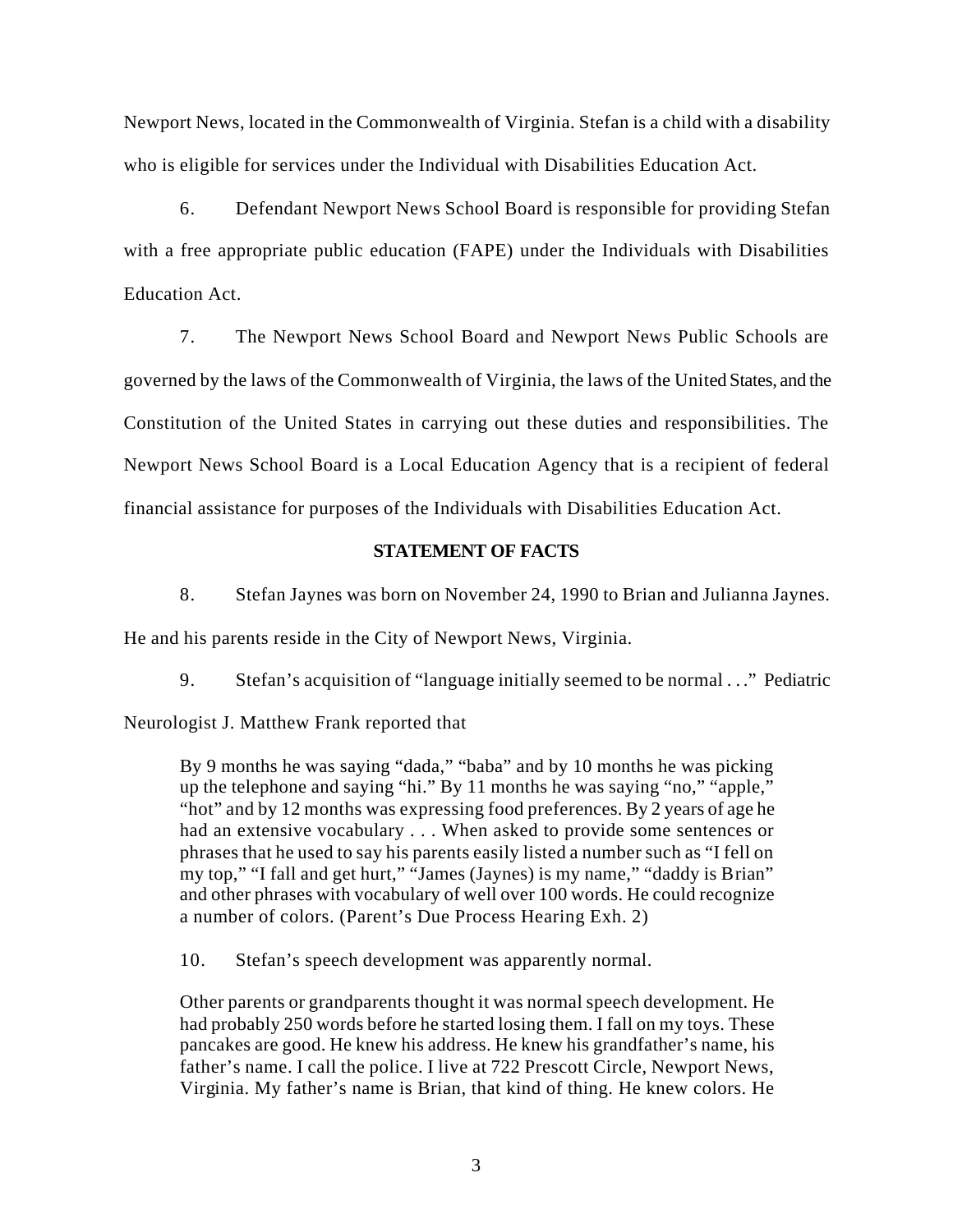knew a lot of flowers, what a flower was. He knew quite a few words, might have even been more than 250 words. (Due Process Hearing Testimony of Juliana Jaynes, Vol. 1, page 60)

11. Stefan's "thinking and reasoning skills were good" Ms. Jaynes also reported that:

He knew -- like if we turned down a certain road, he knew we might be on the way to grandfather's house and if I bypassed it we were in trouble. He knew enough to know his directions. If you took halfway there a right and then you happened to take a left, he would start crying. We're not going to grandpa's? He had reasoning skills that far. I know some people who can't make it down the road even at my age. As far as reasoning, he was up there, I would think. ((Due Process Hearing Testimony of Juliana Jaynes , Vol. 1, page 60)

12. In February, 1993, after Stefan's second birthday, he began to lose speech and

language skills. Ms. Jaynes testified that:

He had started losing his words. I noticed he started pushing me towards things he wanted. For example, I would give him M&M's I knew he wanted. He wouldn't say please and we had a big fight in the kitchen. I wouldn't give them to him and he wouldn't say please. I didn't realize it wasn't because he wouldn't say please. It was because he couldn't say please. (Due Process Hearing Testimony of Juliana Jaynes, Vol. 1, page 60-61)

13. It was determined that Stefan had autism.

Autism is a severe disability that -- typically the characteristics are difficulties with social interaction, difficulty making relationships with people, including parents. There can be delays in all areas ranging from profound delays to some mild delays in some areas, but the most significant impairment usually is in speech and language, in the area of speech and language. They can sometimes be nonverbal and it can affect their receptive and expressive language skills profoundly. One thing that sets them apart from other children with speech and language delays is that they typically have a disorder to their language rather than a delay, meaning all skills are about the same. They typically have a disorder in their language development. They also have a disorder in an area of language that we call pragmatic language development. This is a child's understanding or a person's understanding of the underlying rules of communication. In other words, understanding that you can say something or use a symbol and it gets something for you and you can go back and forth. (Due Process Hearing Testimony of Speech Language Therapist Melonie Melton, T. Vol. 1, page 23-24)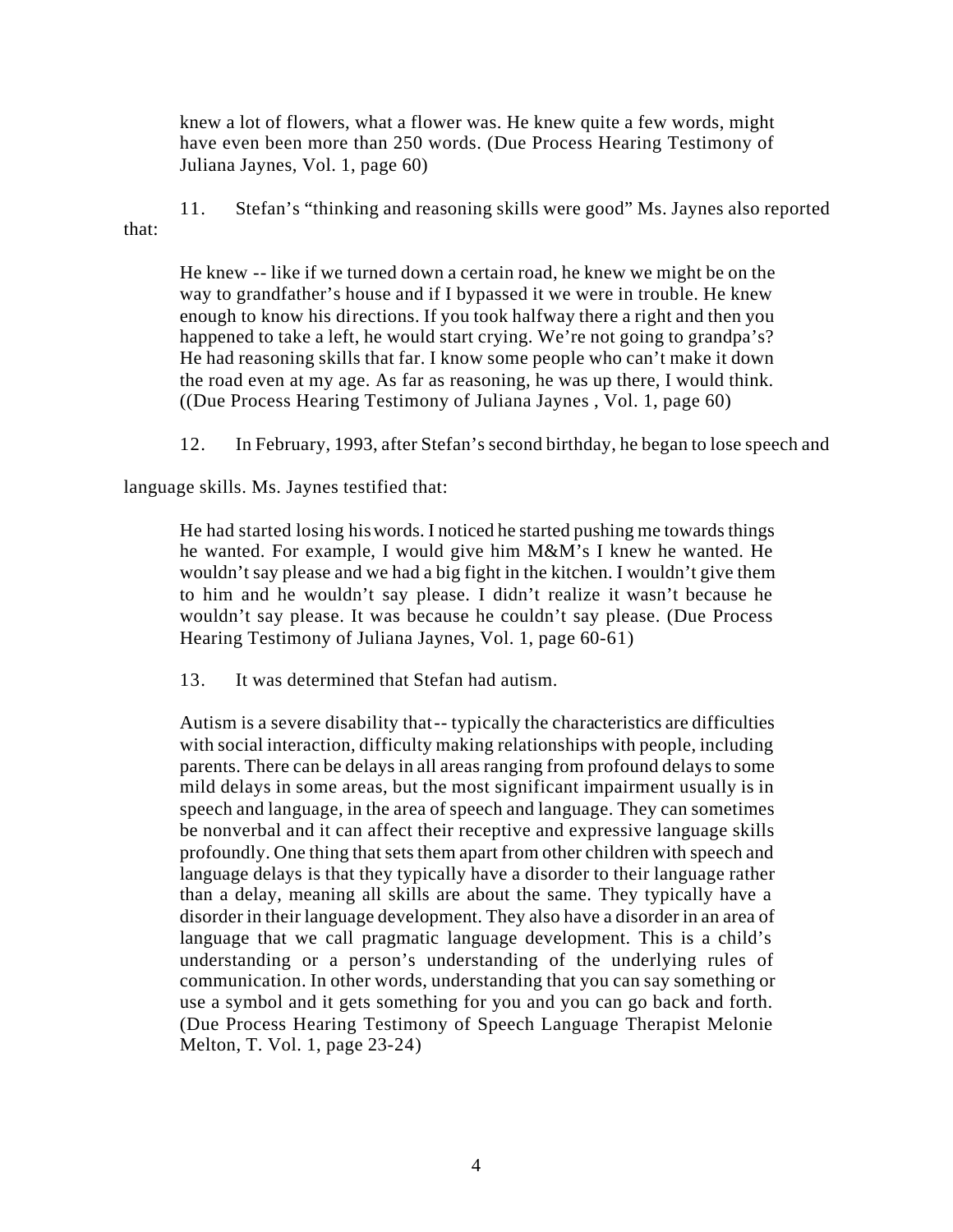14. On September 29, 1993, Pediatric Neurologist Frank recommended that the family "investigate the PACES program in Newport News." (Parent's Due Process Hearing Exh. 2) Dr. Frank noted that:

We are at a point in Stefan's illness that intensive input may turn things around. Whether this process can be completely reversed is very much up in the air. Given our past experience and the literature would suggest that intensive early intervention offers the most hope for successful remediation. (Parent's Due Process Hearing Exh. 2)

15. The parents contacted PACES and were advised that a referral to PACES had to be through the Newport News Public Schools.

16. PACES is a regional public school consortium special education program. When Newport News Public Schools places a child into PACES, Newport News Public Schools has to pay the child's tuition to PACES.

17. Newport News special education administrator Dorothy Roseboro received the referral on October 8, 1993 and her notes reflected that Stefan was "maybe autistic."

18. Stefan was not evaluated by Newport News Public Schools until December 15, 1993, sixty-eight days after the referral. (Parent's Due Process Hearing Exhibits. 13, 14, 15)

19. At that time, Ms. Jaynes signed a "rights" form that was related to permission to evaluate their son. The form explained rights related to an evaluation and the right to refuse consent to evaluate. This form was not a "written procedural safeguards" form. (Due Process Hearing Testimony of Juliana Jaynes, Vol. 1, page 68)

20. On February 18, 1994, one hundred and thirty-two days after the referral, Stefan was found eligible for special education services and speech services. (Parent's Exh. 19),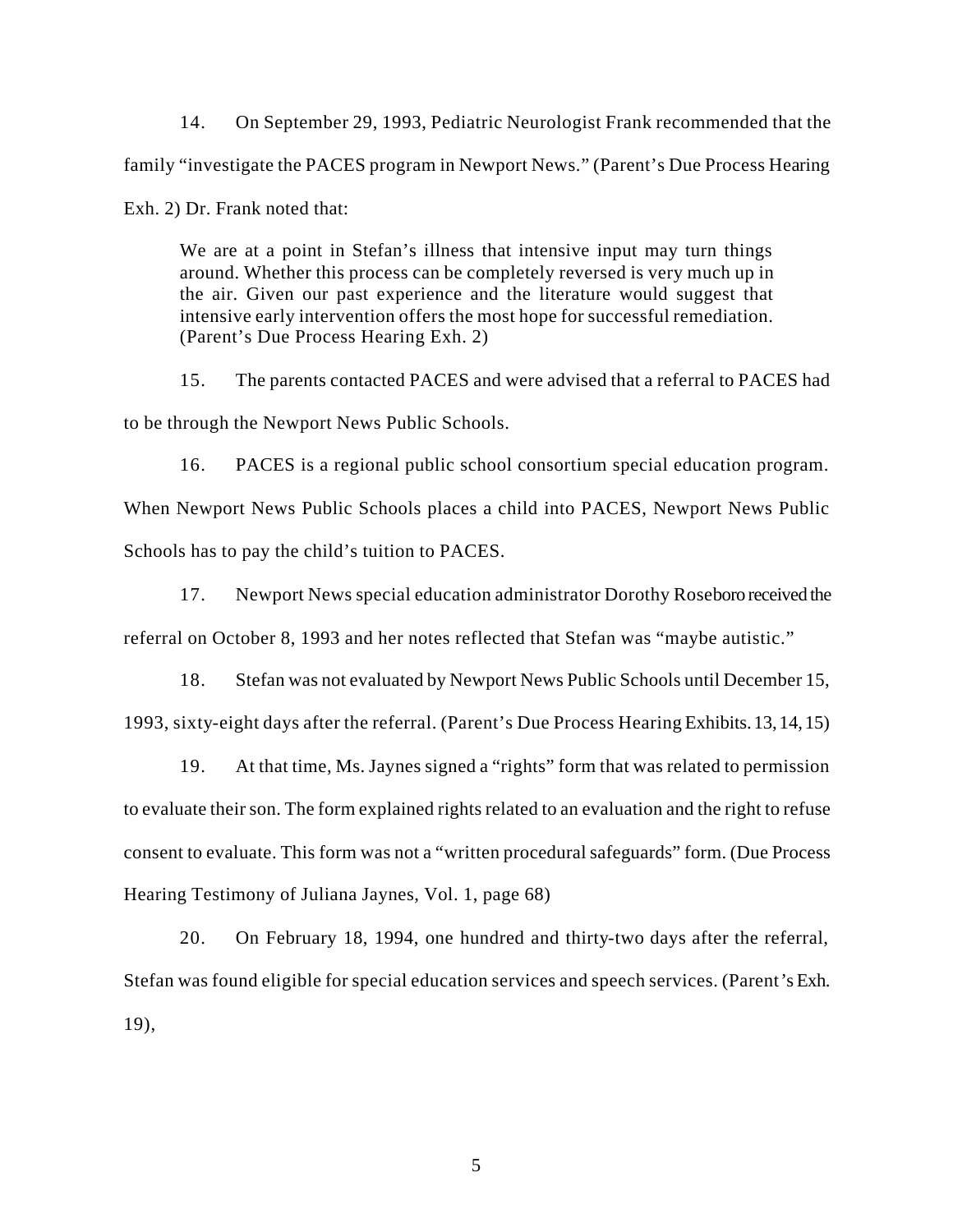21. Unknown to the parents, an Individual Education Plan (IEP) was completed and signed by six public school staff on February 18, 1994. (Due Process Hearing Parent's Exh. 24)

22. The February 18, 1994 IEP stated that Stefan would not be educated at PACES, but would be placed in a public school day program, known as "Special Ed - PEEP" for 3 days per week for four and a half hours, and speech therapy once a week for thirty minutes.

23. This IEP contained no "Present Levels of Performance."

24. The IEP contained no criteria or evaluation data to determine how the goals and objectives would be assessed and met.

25. The IEP purposefully omitted the specific date when services were to begin, stating that services would begin on "4/ /94."

26. An IEP shall be implemented within thirty days after the child is found eligible for services. The child's eligibility for special education should have been decided within 65 working days after the October 8, 1993 referral, which was no later than the week of Monday, January 10, 1994.

27. An IEP should have been in place no later than February 10, 1994.

28. School employee, Dr. Spratley, who authored the February 18, 1994 IEP, testified that she was not aware of any regulatory requirements in regard to when the child's IEP should be implemented. (Due Process Hearing Testimony of Joanne Spratley, Vol. 2, page  $63 + 92$ )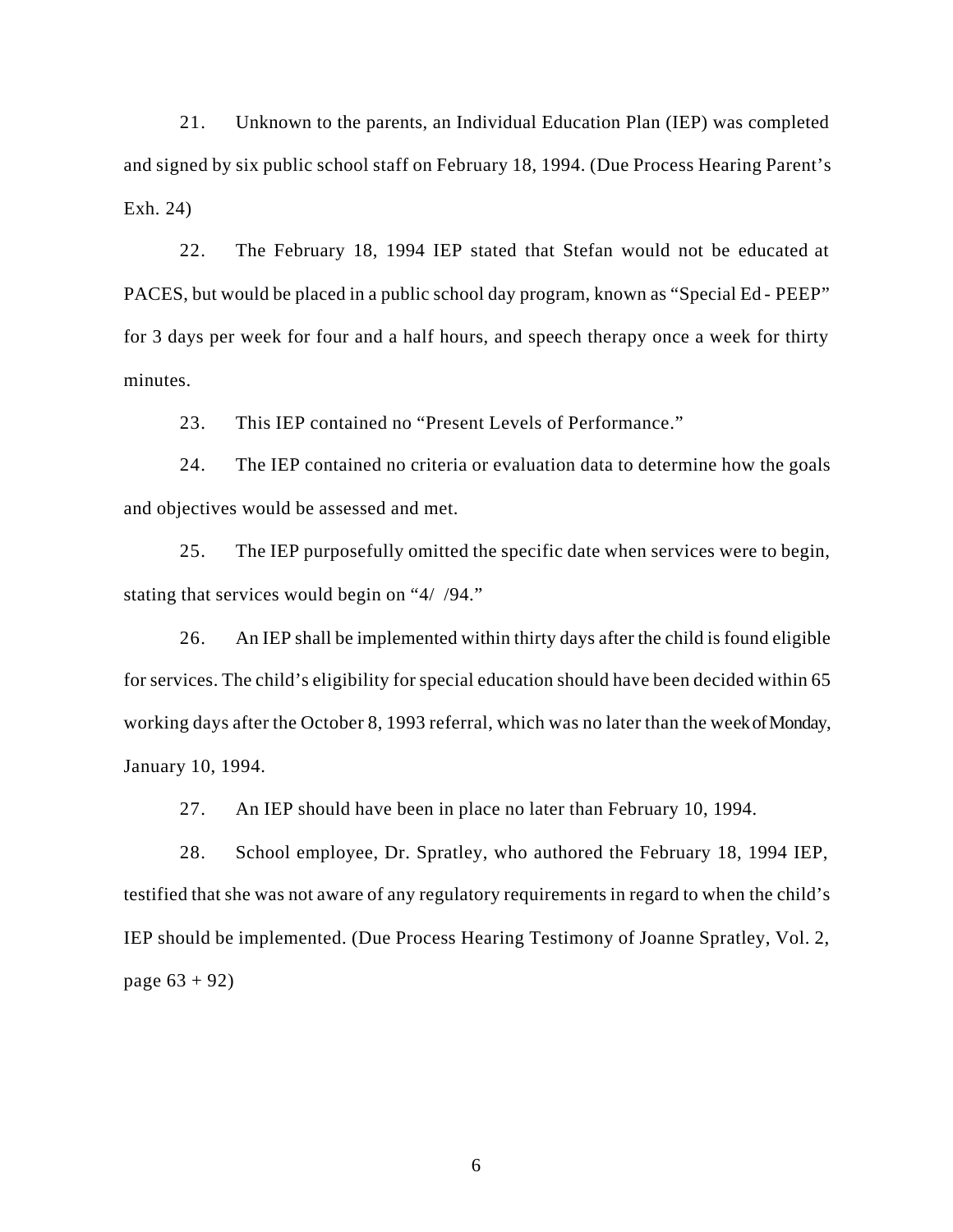29. The Administrative Hearing Officer questioned Dr. Spratley about her assertion that it was not necessary to implement the child's IEP right away. She changed her position:

Q That's what's supposed to happen on the next day? It's supposed to be implemented right away? A Yes.

Q And yet you put down that this IEP wouldn't be implemented for at least six weeks after February 18, didn't you?

A That's correct. (Due Process Hearing Testimony, Vol. 2, page 77)

30. At the time of the eligibility and IEP meetings, Dr. Spratley had received Dr. Frank's letters, knew about his recommendation that Stefan be placed at PACES, and the urgent need for intense early intervention services for this child with autism.

31. Mr. and Ms. Jaynes were not present at the eligibility and IEP meetings held on February 18, 1994.

32. The February 18, 1994 IEP meeting was held one hundred and twenty-three (123) days after the October 8, 1993 referral.

33. Newport News Public Schools unilaterally predetermined the IEP and Stefan's placement into the PEEP program. (Due Process Hearing Testimony of School Psychologist Swenson, Vol. 2, pages 16-17, 20 and special education administrator Joanne Spratley, Vol. 2, page 74)

34. On March 4, 1994, two weeks after the IEP meeting, Dorothy Roseboro, the Newport News Public Schools supervisor of preschool programs, sent a letter to Ms. Jaynes advising that Stefan was found eligible for "preschool special education with speech as a related service. Before services can begin for your son, we will need to schedule a meeting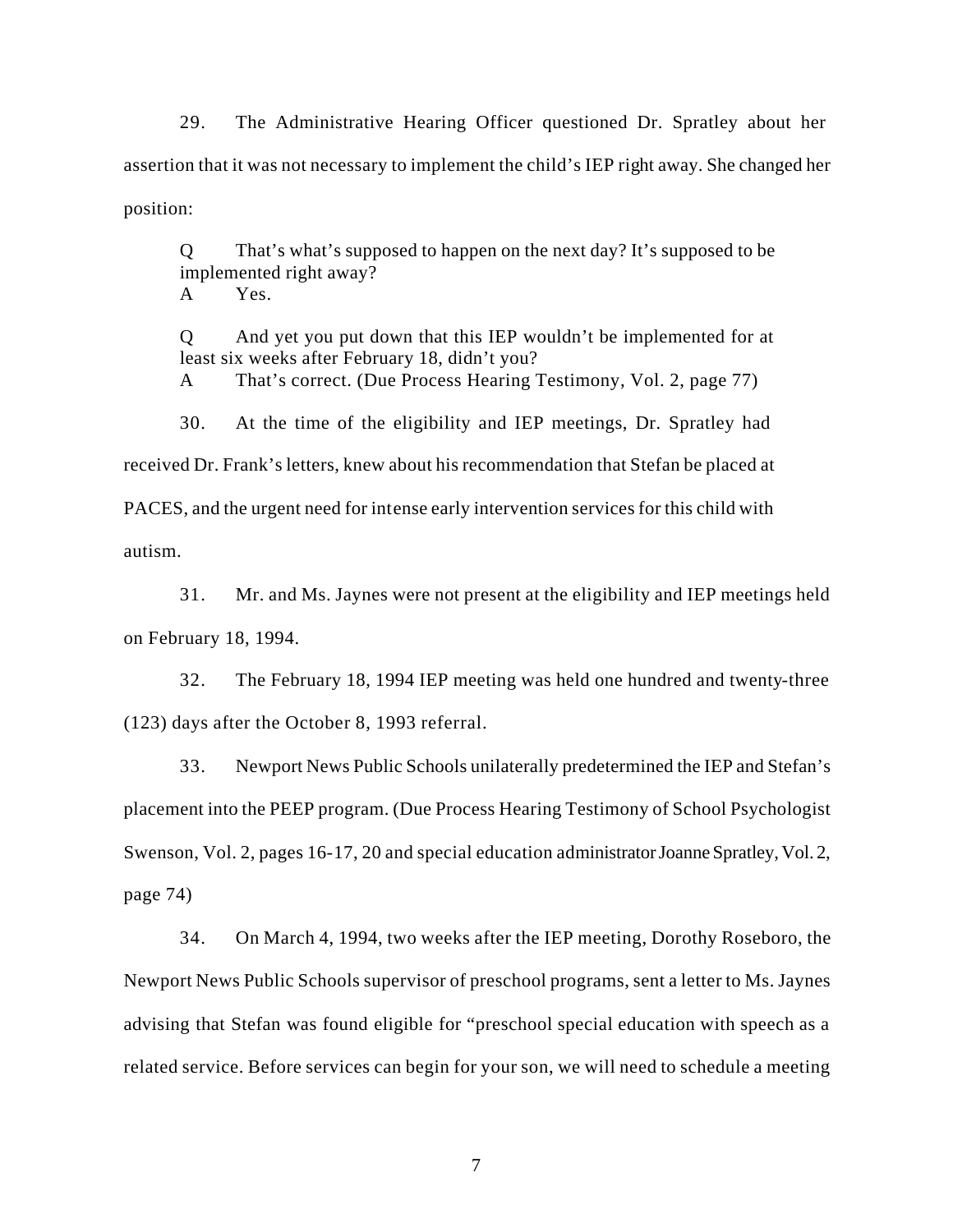with you to develop the Individualized Educational Plan (IEP)." (Due Process Hearing Parent's Exh. 21) The school district did not enclose a copy of their February 18, 1994 IEP that had already been signed by the school officials.

35. On March 31, 1994, 174 days after the October 8, 1993 referral, Ms. Jaynes met with Ms. Roseboro to sign the February 18, 1994 IEP. The IEP still listed the beginning date as "4/ /94."

36. The IEP was not implemented on March 31, 1994, or in April, 1994.

37. On May 5, 1994, Ms. Jaynes wrote to Dr. Mehaffey, the Director of Special Education, and asked when her son would begin to receive services. "I was told that they will call me when they decide where and when they are going to place him. No one has called as of today." (Due Process Hearing Parent's Exh. 26)

38. On May 24 or May 25, 1994, Dr. Spratley met with the parents and offered to provide one and a half hours of home bound or home based services, once or twice a week. Dr. Spratley did not offer to implement the February 18, 1994 IEP that Ms. Jaynes signed on March 31, 1994. The parents rejected their proposal. Mr. Jaynes immediately drove to Ms. Roseboro's office to complain about the school district's failure to provide any special education services following the October, 1993 referral.

39. At this time, Ms. Roseboro wrote "5/26/94" over the "4/ /94" beginning date on the IEP. Stefan entered school at the end of May, 1994, 230 days after the October 8, 1993 referral.

40. Newport News did not provide Stefan with any speech or language services since the referral. The parents provided this service to Stefan at their own expense.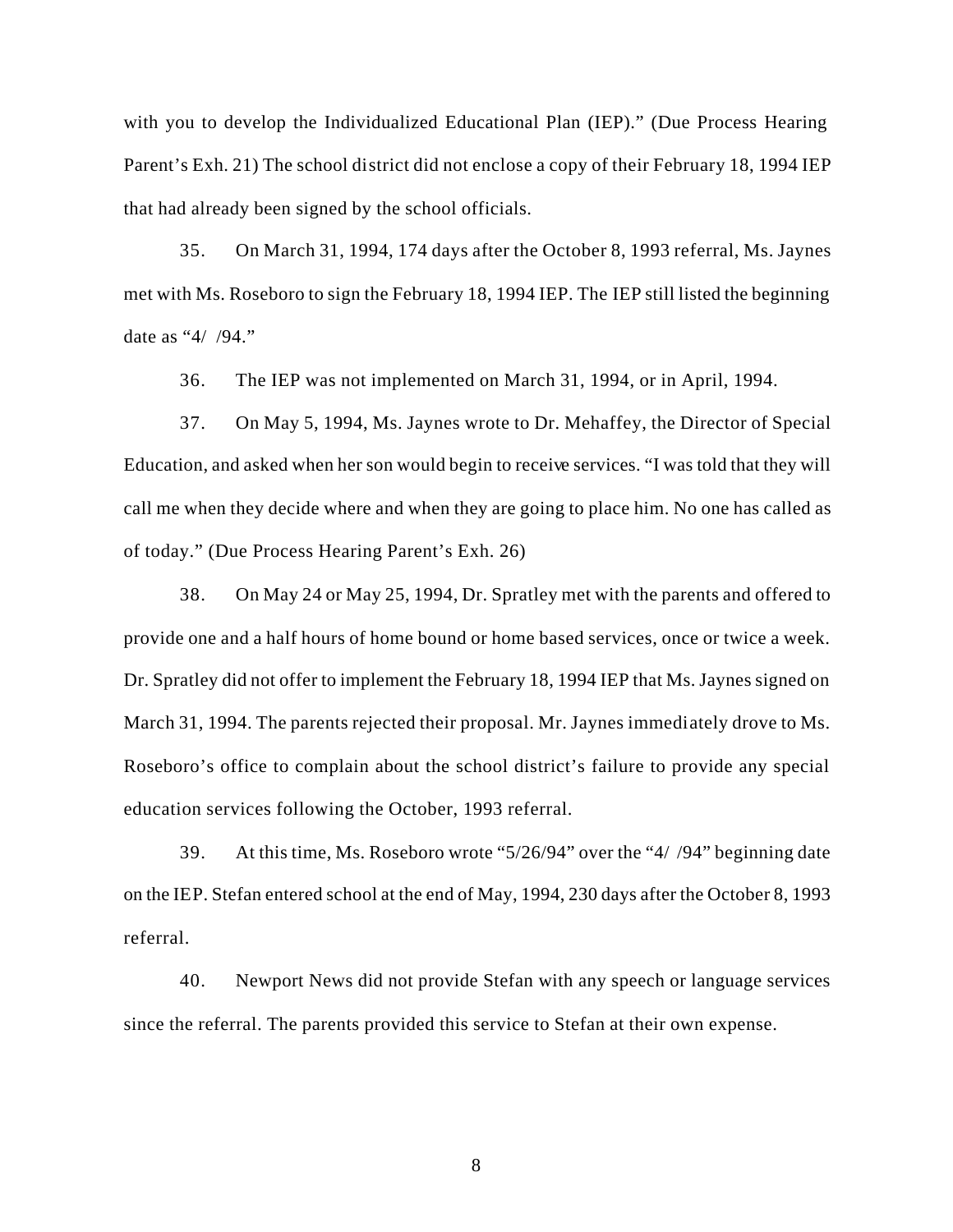41. The parents repeatedly requested extended school year (ESY) services for Stefan. Their request was repeatedly denied by Newport News Public Schools. (T. Vol. 1, page 79)

42. Stefan attended public school and was placed in Ms. Paster's self-contained class in June, 1994 for a couple of weeks. Newport News Public Schools did not provide Stefan with any ESY or summer services. From the fall of 1993, Stefan's parents provided educational services for their son at their expense.

43. When Stefan returned to school in the Fall of 1994, he was placed back into Ms. Paster's self-contained class. Stefan was the only child with autism in this class. (Due Process Hearing Testimony of Pamela Paster, Vol. 2, page 159) Other students included two children with hearing impairments, one with a chromosomal defect, one "classically developmentally-delayed child," one "a little more" classically developmentally-delayed, and another "as more like mentally retarded." (Due Process Hearing Testimony of Pamela Paster, Vol. 2, page 125)

44. On October 10, 1994 an IEP meeting was held by Ms. Paster. Several of the IEP objectives were identical to the IEP objectives on the February 28, 1994 IEP. Many of the February 28 and October 10 IEP objectives were marked as "NI", (i.e., never initiated). (Due Process Hearing Parent's Exh. 34) (Due Process Hearing Testimony of Pam Paster, Vol. 2, page 150-152)

45. Newport News Public Schools failed to implement Stefan's IEP.

46. Although Ms. Jaynes continued to request that Stefan be educated at PACES, her requests were ignored.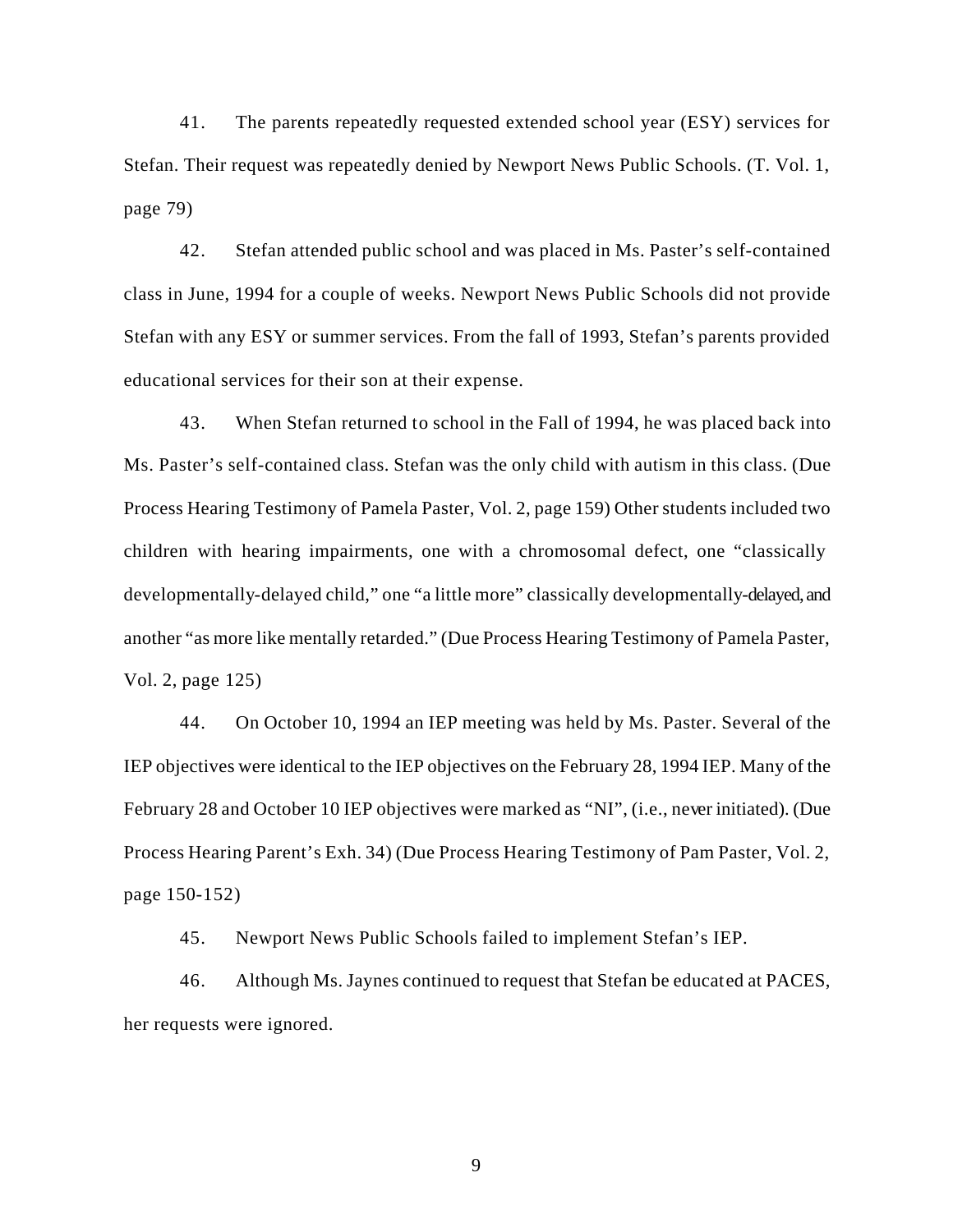47. After Ms. Jaynes attended the IEP meeting on October 10, 1994 IEP, the IEP document was altered without her knowledge. The alteration is evident in a comparison of the last page of Parent's Exhibit 34 to the nearly identical next to last page of that exhibit.

48. The original IEP document did not contain any justification for denying PACES. The least restrictive environment section was blank. Mrs. Jaynes' signature is on this page. Later, this page was altered by inserting a "LRE Justification" of self-contained so it would appear that PACES was considered and rejected as an appropriate program for Stefan.

49. At the hearing, Ms. Paster admitted that she altered the IEP, but denied that she inserted the word "PACES" next to the alteration. (Due Process Hearing Testimony of Pamela Paster, Vol. 2, page 170-171)

50. The Administrative Hearing Officer found that her "testimony is vague and not credible." (Exh. A, Administrative Hearing Officer Decision, Finding of Fact 56.)

51. From September, 1994 through January, 1995, Stefan was placed in Ms. Paster's PEEP classroom. During these months, he was frequently crying, running, had a hard time sitting, and was "oblivious to the classroom activities." (Testimony, Vol. 2, page 117, 126, 166)

52. Ms. Paster told Ms. Jaynes that:

(S)he did not have time to implement (the IEP) that because she had so many varying children in the classroom, three with facilitated speech, two deaf with facilitated speech, Down's. She had such a variety of children that had so many different disabilities that the one-on-one -- you really have to bring the picture to the child. The child has to bring the picture to you. You have to take them to the potty when he asks you to. You don't have time for that if you've got eight children in there, six to eight children in there with all those different kinds of learning disabilities, especially autism. There's no place for that.

53. Ms. Paster told Ms. Jaynes that "she felt that Stefan's needs were not being met in her classroom and she was very upset and concerned about that and those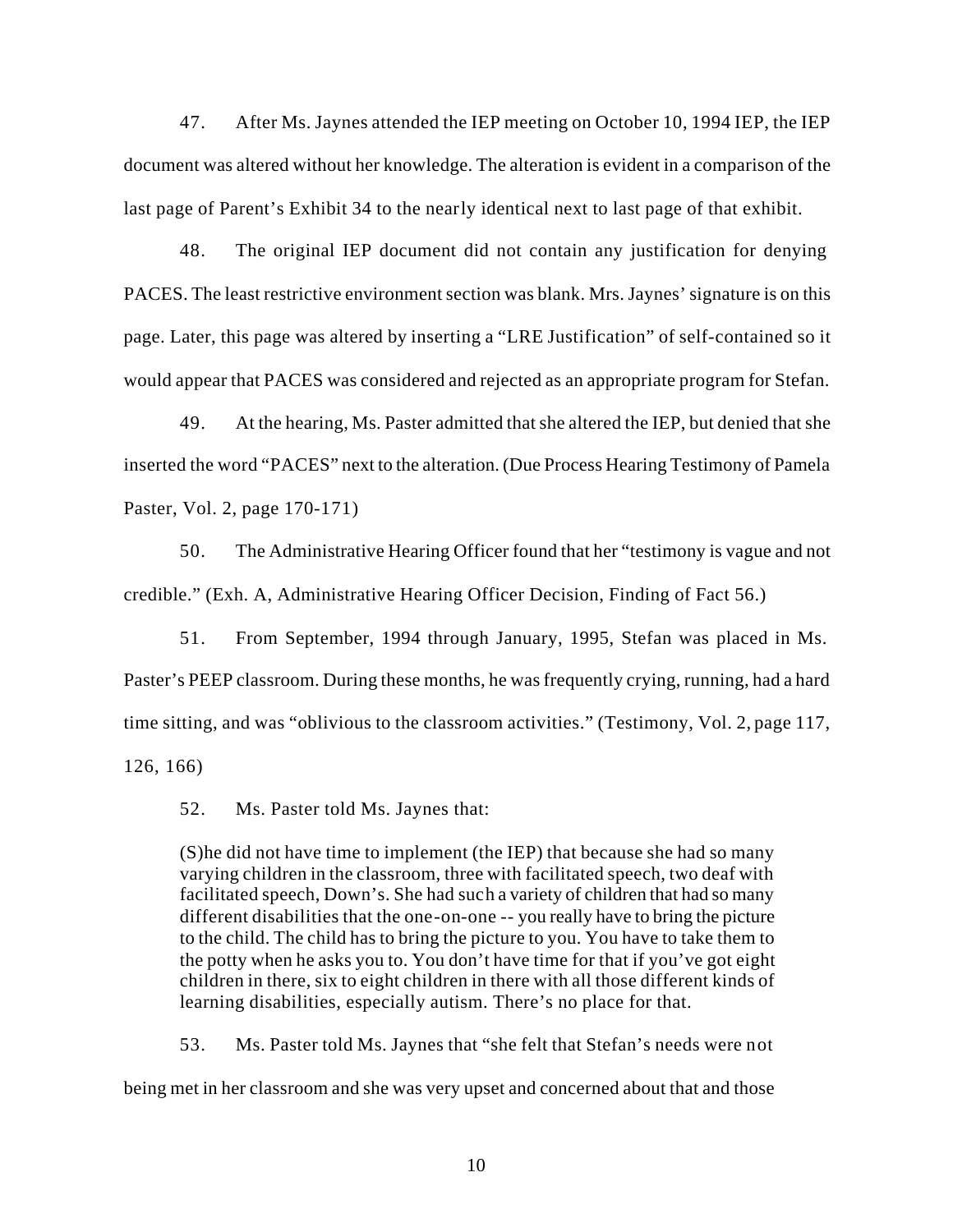were her exact words to me." She told Ms. Jaynes that she had talked with her administrators about Stefan's situation and wanted Ms. Jaynes herself to observe Stefan's classroom.

54. After the discussion with Ms. Paster, Ms. Jaynes went to school to observe her son in this classroom. He was "not comprehending language, was way out there just self-stimulating himself, hitting the table, hitting the walls." (Due Process Hearing Testimony of Juliana Jaynes, Vol. 1, page 91-92) A couple of weeks later Mr. and Ms. Jaynes observed Stefan's class. They concluded that the problems were worse.

55. After the parents observed Stefan in the PEEP program, they met with Stefan's pediatric neurologist, Dr. Frank on January 18, 1995. Ms. Jaynes testified about her meeting with Dr. Frank.

He's a pretty cool customer and he scared me. He said you're losing your child. When he said that, I just -- I could just see the floor when he said that. He said you're losing him. Get him out of there now or he's going to go into an institution. He said you are losing your child. (Due Process Hearing Testimony of Juliana Jaynes, Vol. 1, page 100-101) (See also Due Process Hearing Parent's Exh. 39, 46)

56. On February 1, 1995, the parents spoke to Ms. Paster and advised her that they were about to initiate an intensive educational program for their son at home. They advised the teacher that they would not be returning Stefan to her classroom.

57. On February 15, 1995, Ms. Jaynes wrote to Dr. Spratley to request extended school year services. Dr. Spratley did not answer this request.

58. On June 12, 1995, Mr. and Mrs. Jaynes provided Newport News Public Schools with a detailed letter about their concerns. Once again, Newport News Public Schools failed to respond to their letter.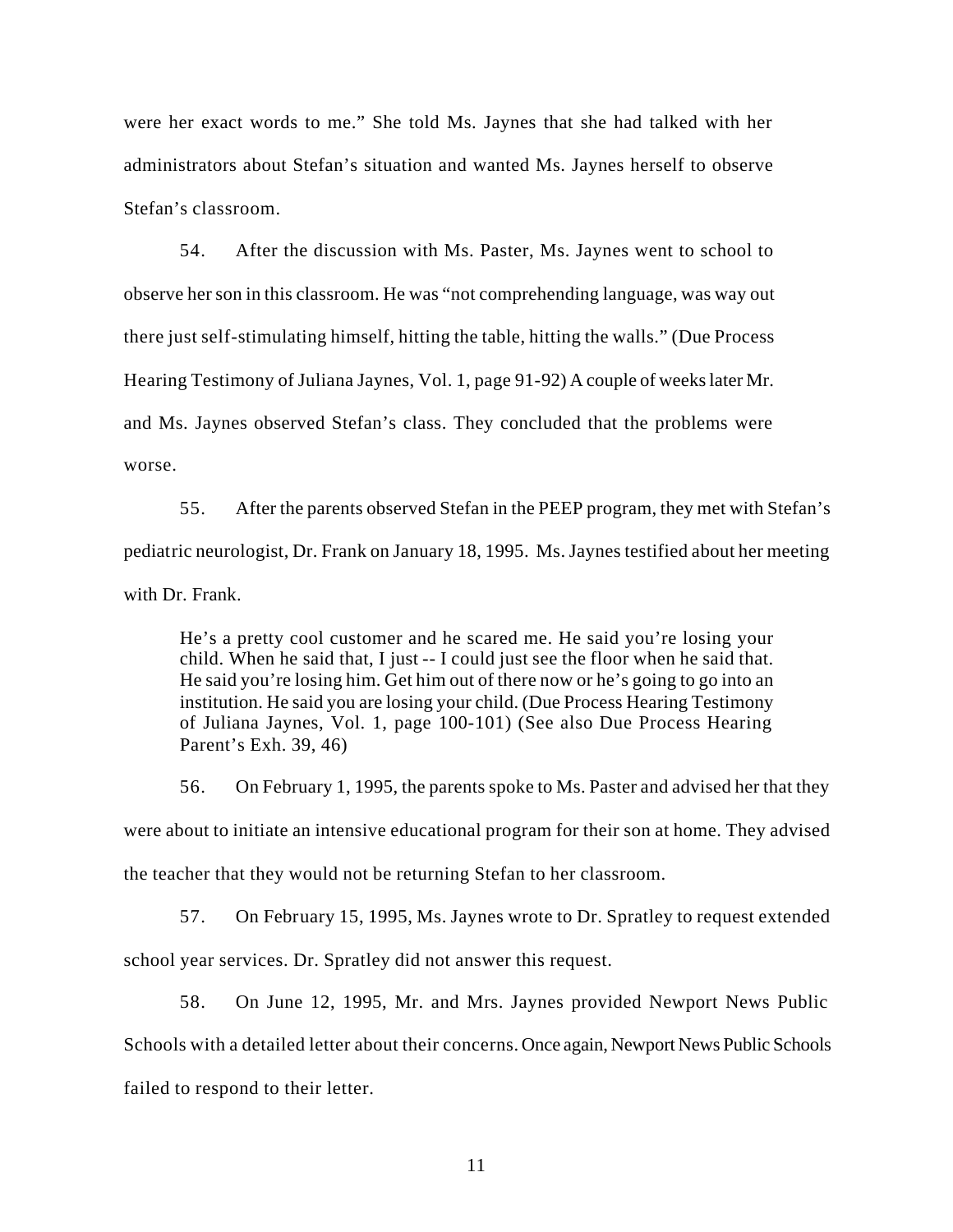59. Beginning since February, 1995, Stefan had been receiving intense educational services at home forty hours a week. This has cost the parents in excess of \$120,000.00.

60. Stefan benefited from the educational program provided by his parents.

61. Later, the parents learned that they may be entitled to reimbursement for their son's educational expenses.

62. On January 14, 1997, the plaintiffs, through an attorney, requested a special education due process hearing against the defendant, seeking reimbursement of their expenses and prospectively, seeking an appropriate educational program for their child.

63. A hearing officer was appointed who later passed away. A new Hearing Officer was appointed. The parents retained new counsel. A partial temporary settlement occurred in which Newport News Public Schools developed an IEP and Stefan began attending public school, at New Horizons, formerly known as PACES. The due process issues were bifurcated into two cases, one seeking retroactive relief and the other seeking an appropriate program. The first issue was litigated and the Hearing Officer entered an award of \$117,979.78. (Exhibit A)

64. Newport News Public Schools appealed the adverse decision to a State Level Review Officer. They argued that the statute of limitations was one year and "that the Jaynes had removed their son from his Newport News educational program on January 17, 1995." The parents initiated the special education due process hearing on January 14, 1997, within two years.

65. The Review Officer's September 14, 1999 ruling held that the statute of limitations was two years and that the claim was timely filed on January 14, 1997.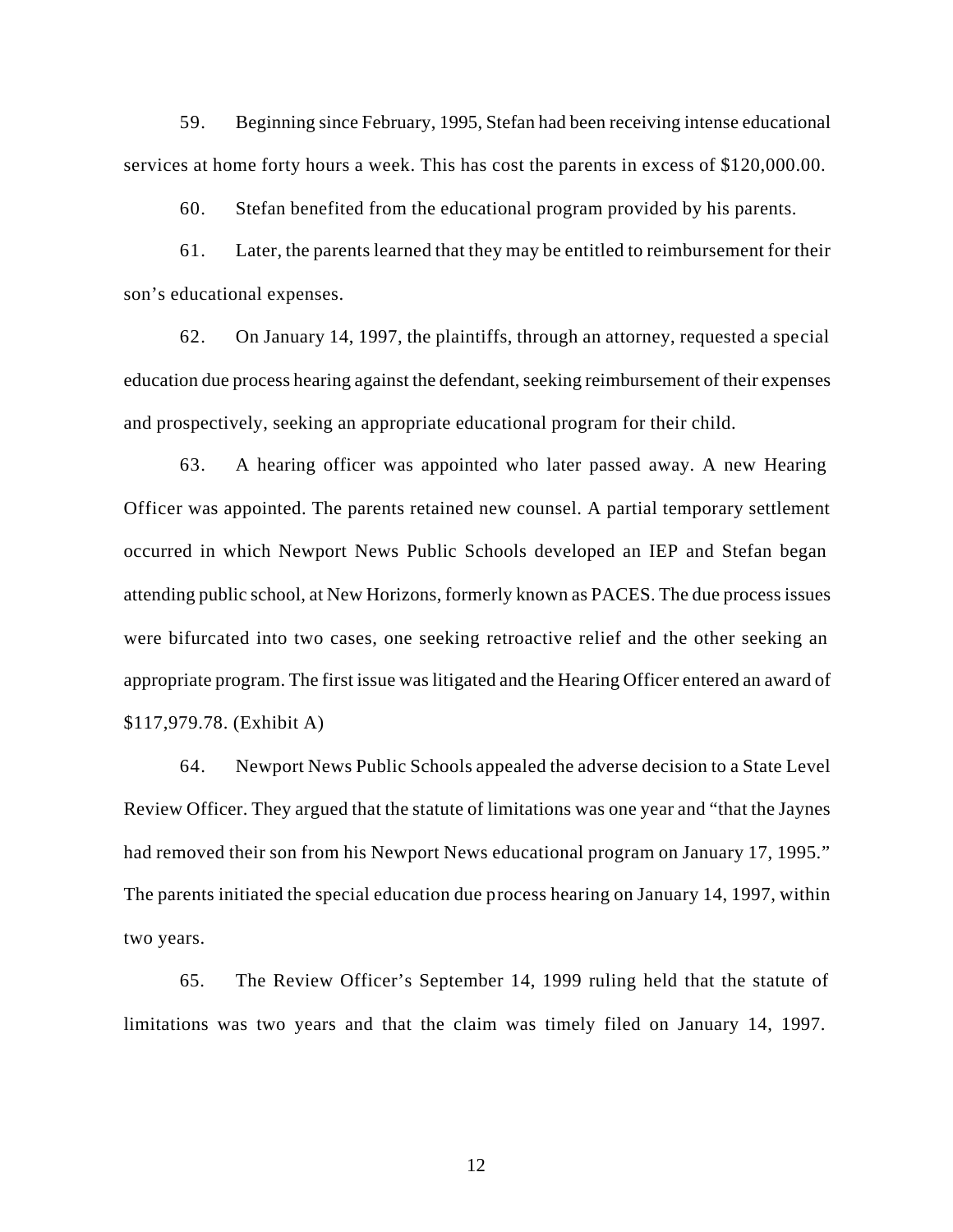Erroneously, the Review Officer found that all claims for reimbursement prior to January 14,

1997 were barred by the statute of limitations. (Exhibit B)

66. The two year statute of limitations that is timely filed on January 14, 1997 bars

claims prior to January 14, 1995, not January 14, 1997.

67. On behalf of the plaintiff, a Motion to Reconsider (Exhibit C) was filed with

the State Level Review Officer asserting that the Review Officer committed an error, i.e., that

a two year statute of limitations bars claims that are two years prior to the date of filing. By

way of analogy, it was argued:

Assume that one of Stefan's parents was in an automobile accident on January 17, 1995 and suffered personal injuries. Assume that (almost two years later) on January 14, 1997 the parent files a Motion for Judgment seeking reimbursement for medical bills, pain and suffering, etc. from the date of injury and for permanent injury and for future estimated medical bills. Query: Is the plaintiff entitled to reimbursement from the date of the accident or from the date of filing? The plaintiff is entitled to reimbursement from the date of the accident.

68. The State Level Review Officer refused to correct his error and replied by an

October 4, 1999 letter opinion (Exhibit D) stated that:

It is my opinion, and one that is shared by the Virginia Department of Education, that I do not have the authority to reconsider a decision once made. 34 C.F.R § 300.510 (d) is specific in declaring that once made, a decision by a reviewing official is final unless a party brings a civil action under Section 300.511.

I, therefore, must decline to entertain your motion.

69. The Code of Federal Regulations and the Individuals with Disabilities

Education Act do not prevent an Administrative Review Officer from reconsidering and

correcting an obvious error.

70. The award and decision rendered by the Administrative Hearing Officer should

be reinstated.